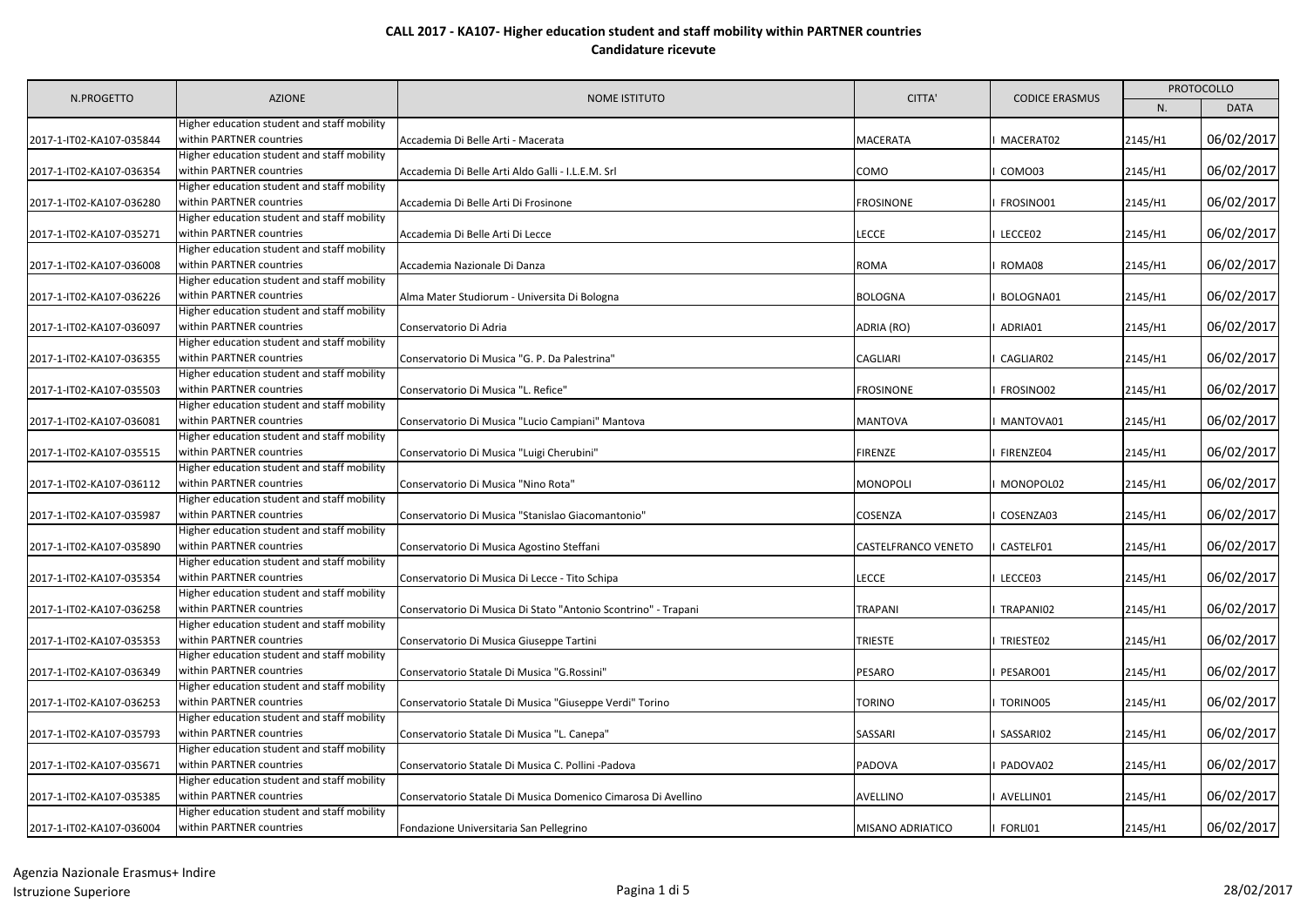| N.PROGETTO               | <b>AZIONE</b>                                                           | <b>NOME ISTITUTO</b>                                                  | CITTA'           | <b>CODICE ERASMUS</b> | <b>PROTOCOLLO</b> |             |
|--------------------------|-------------------------------------------------------------------------|-----------------------------------------------------------------------|------------------|-----------------------|-------------------|-------------|
|                          |                                                                         |                                                                       |                  |                       | N.                | <b>DATA</b> |
|                          | Higher education student and staff mobility                             |                                                                       |                  |                       |                   |             |
| 2017-1-IT02-KA107-035631 | within PARTNER countries                                                | Istituto Superiore Di Studi Musicali "Vincenzo Bellini" Catania       | CATANIA          | CATANIA06             | 2145/H1           | 06/02/2017  |
|                          | Higher education student and staff mobility                             |                                                                       |                  |                       |                   |             |
| 2017-1-IT02-KA107-036257 | within PARTNER countries                                                | Istituto Universitario Di Studi Superiori Di Pavia                    | PAVIA            | PAVIA03               | 2145/H1           | 06/02/2017  |
|                          | Higher education student and staff mobility                             |                                                                       |                  |                       |                   |             |
| 2017-1-IT02-KA107-035751 | within PARTNER countries                                                | Libera Universita Maria Ss. Assunta Di Roma                           | ROMA             | ROMA04                | 2145/H1           | 06/02/2017  |
|                          | Higher education student and staff mobility                             |                                                                       |                  |                       |                   | 06/02/2017  |
| 2017-1-IT02-KA107-036347 | within PARTNER countries<br>Higher education student and staff mobility | Link Campus University                                                | ROME             | ROMA26                | 2145/H1           |             |
| 2017-1-IT02-KA107-036351 | within PARTNER countries                                                | Naba Nuova Accademia Di Belle Arti Milano                             | MILANO           | MILANO11              | 2145/H1           | 06/02/2017  |
|                          | Higher education student and staff mobility                             |                                                                       |                  |                       |                   |             |
| 2017-1-IT02-KA107-035921 | within PARTNER countries                                                | Politecnico Di Bari                                                   | BARI             | BARI05                | 2145/H1           | 06/02/2017  |
|                          | Higher education student and staff mobility                             |                                                                       |                  |                       |                   |             |
| 2017-1-IT02-KA107-035804 | within PARTNER countries                                                | Politecnico Di Milano                                                 | MILANO           | MILANO02              | 2145/H1           | 06/02/2017  |
|                          | Higher education student and staff mobility                             |                                                                       |                  |                       |                   |             |
| 2017-1-IT02-KA107-035986 | within PARTNER countries                                                | Politecnico Di Torino                                                 | <b>TORINO</b>    | TORINO02              | 2145/H1           | 06/02/2017  |
|                          | Higher education student and staff mobility                             |                                                                       |                  |                       |                   |             |
| 2017-1-IT02-KA107-035715 | within PARTNER countries                                                | Saint Louis Music Center Srl                                          | ROME             | ROMA30                | 2145/H1           | 06/02/2017  |
|                          | Higher education student and staff mobility                             |                                                                       |                  |                       |                   |             |
| 2017-1-IT02-KA107-035576 | within PARTNER countries                                                | Scuola Imt (Istituzioni, Mercati, Tecnologie) Alti Studi Di Lucca     | LUCCA            | LUCCA04               | 2145/H1           | 06/02/2017  |
|                          | Higher education student and staff mobility                             |                                                                       |                  |                       |                   |             |
| 2017-1-IT02-KA107-036031 | within PARTNER countries                                                | Scuola Superiore Di Studi Universitari E Di Perfezionamento Sant'Anna | PISA             | PISA03                | 2145/H1           | 06/02/2017  |
|                          | Higher education student and staff mobility                             |                                                                       |                  |                       |                   |             |
| 2017-1-IT02-KA107-036279 | within PARTNER countries                                                | Scuola Superiore Per Mediatori Linguistici                            | LUCCA            | LUCCA02               | 2145/H1           | 06/02/2017  |
|                          | Higher education student and staff mobility                             |                                                                       |                  |                       |                   |             |
| 2017-1-IT02-KA107-036145 | within PARTNER countries                                                | Siena Jazz - Accademia Nazionale Del Jazz                             | SIENA            | SIENA05               | 2145/H1           | 06/02/2017  |
|                          | Higher education student and staff mobility                             |                                                                       |                  |                       |                   |             |
| 2017-1-IT02-KA107-036281 | within PARTNER countries                                                | Uniformazione S.R.L.                                                  | <b>ITALY</b>     | VICENZA02             | 2145/H1           | 06/02/2017  |
|                          | Higher education student and staff mobility                             |                                                                       |                  |                       |                   |             |
| 2017-1-IT02-KA107-036346 | within PARTNER countries                                                | Unimed - Unione Delle Universita Del Meditteraneo                     | ROMA             | N/A (CONSORTIA)       | 2145/H1           | 06/02/2017  |
|                          | Higher education student and staff mobility                             |                                                                       |                  |                       |                   |             |
| 2017-1-IT02-KA107-035940 | within PARTNER countries                                                | Universita Ca' Foscari Venezia                                        | <b>VENEZIA</b>   | VENEZIA01             | 2145/H1           | 06/02/2017  |
|                          | Higher education student and staff mobility                             |                                                                       |                  |                       |                   |             |
| 2017-1-IT02-KA107-035633 | within PARTNER countries                                                | Universita Cattolica Del Sacro Cuore                                  | MILANO           | MILANO03              | 2145/H1           | 06/02/2017  |
|                          | Higher education student and staff mobility                             |                                                                       |                  |                       |                   |             |
| 2017-1-IT02-KA107-035766 | within PARTNER countries                                                | Universita Degli Studi Del Molise                                     | CAMPOBASSO       | CAMPOBA01             | 2145/H1           | 06/02/2017  |
|                          | Higher education student and staff mobility                             |                                                                       |                  |                       |                   |             |
| 2017-1-IT02-KA107-035785 | within PARTNER countries                                                | Universita Degli Studi Del Sannio                                     | <b>BENEVENTO</b> | BENEVEN02             | 2145/H1           | 06/02/2017  |
|                          | Higher education student and staff mobility                             |                                                                       |                  |                       |                   |             |
| 2017-1-IT02-KA107-035980 | within PARTNER countries                                                | Universita Degli Studi Della Basilicata                               | POTENZA          | POTENZA01             | 2145/H1           | 06/02/2017  |
|                          | Higher education student and staff mobility                             |                                                                       |                  |                       |                   |             |
| 2017-1-IT02-KA107-035956 | within PARTNER countries                                                | Universita Degli Studi Della Campania Luigi Vanvitelli                | CASERTA          | NAPOLI09              | 2145/H1           | 06/02/2017  |
| 2017-1-IT02-KA107-036278 | Higher education student and staff mobility<br>within PARTNER countries | Universita Degli Studi Della Tuscia                                   | <b>VITERBO</b>   | VITERBO01             | 2145/H1           | 06/02/2017  |
|                          | Higher education student and staff mobility                             |                                                                       |                  |                       |                   |             |
| 2017-1-IT02-KA107-035790 | within PARTNER countries                                                | Universita Degli Studi Dell'Aquila                                    | L AQUILA         | L-AQUIL01             | 2145/H1           | 06/02/2017  |
|                          |                                                                         |                                                                       |                  |                       |                   |             |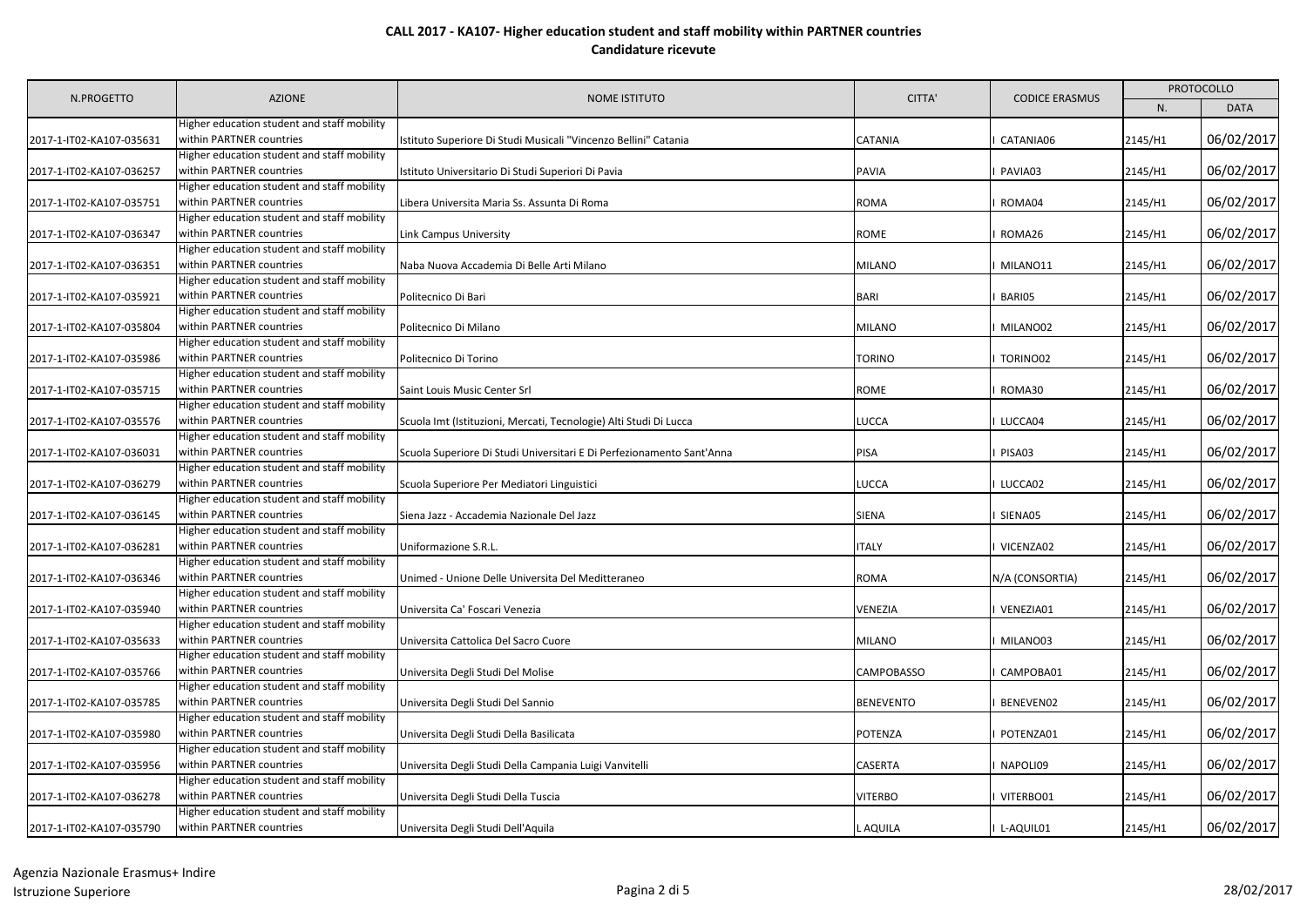|                          | <b>AZIONE</b>                                                           | <b>NOME ISTITUTO</b>                                      | CITTA'          | <b>CODICE ERASMUS</b> | PROTOCOLLO |             |
|--------------------------|-------------------------------------------------------------------------|-----------------------------------------------------------|-----------------|-----------------------|------------|-------------|
| N.PROGETTO               |                                                                         |                                                           |                 |                       | N.         | <b>DATA</b> |
| 2017-1-IT02-KA107-036005 | Higher education student and staff mobility<br>within PARTNER countries | Universita Degli Studi Dell'Insubria                      | VARESE          | VARESE02              | 2145/H1    | 06/02/2017  |
| 2017-1-IT02-KA107-036286 | Higher education student and staff mobility<br>within PARTNER countries | Universita' Degli Studi Di Bergamo                        | <b>BERGAMO</b>  | BERGAMO01             | 2145/H1    | 06/02/2017  |
| 2017-1-IT02-KA107-036356 | Higher education student and staff mobility<br>within PARTNER countries | Universita Degli Studi Di Brescia                         | <b>BRESCIA</b>  | BRESCIA01             | 2145/H1    | 06/02/2017  |
| 2017-1-IT02-KA107-036352 | Higher education student and staff mobility<br>within PARTNER countries | Universita Degli Studi Di Cagliari                        | CAGLIARI        | CAGLIAR01             | 2145/H1    | 06/02/2017  |
| 2017-1-IT02-KA107-035910 | Higher education student and staff mobility<br>within PARTNER countries | Universita Degli Studi Di Camerino                        | CAMERINO        | CAMERIN01             | 2145/H1    | 06/02/2017  |
| 2017-1-IT02-KA107-036350 | Higher education student and staff mobility<br>within PARTNER countries | Universita Degli Studi Di Cassino E Del Lazio Meridionale | CASSINO         | CASSINO01             | 2145/H1    | 06/02/2017  |
| 2017-1-IT02-KA107-035373 | Higher education student and staff mobility<br>within PARTNER countries | Universita Degli Studi Di Catania                         | CATANIA         | CATANIA01             | 2145/H1    | 06/02/2017  |
| 2017-1-IT02-KA107-035853 | Higher education student and staff mobility<br>within PARTNER countries | Universita Degli Studi Di Ferrara                         | FERRARA         | FERRARA01             | 2145/H1    | 06/02/2017  |
| 2017-1-IT02-KA107-035582 | Higher education student and staff mobility<br>within PARTNER countries | Universita Degli Studi Di Firenze                         | <b>FLORENCE</b> | FIRENZE01             | 2145/H1    | 06/02/2017  |
| 2017-1-IT02-KA107-036252 | Higher education student and staff mobility<br>within PARTNER countries | Universita Degli Studi Di Foggia                          | FOGGIA          | FOGGIA03              | 2145/H1    | 06/02/2017  |
| 2017-1-IT02-KA107-035628 | Higher education student and staff mobility<br>within PARTNER countries | Universita Degli Studi Di Genova                          | <b>GENOVA</b>   | GENOVA01              | 2145/H1    | 06/02/2017  |
| 2017-1-IT02-KA107-036277 | Higher education student and staff mobility<br>within PARTNER countries | Universita Degli Studi Di Messina                         | MESSINA         | MESSINA01             | 2145/H1    | 06/02/2017  |
| 2017-1-IT02-KA107-035694 | Higher education student and staff mobility<br>within PARTNER countries | Universita Degli Studi Di Milano                          | <b>MILANO</b>   | MILANO01              | 2145/H1    | 06/02/2017  |
| 2017-1-IT02-KA107-035650 | Higher education student and staff mobility<br>within PARTNER countries | Universita' Degli Studi Di Milano-Bicocca                 | <b>MILANO</b>   | MILANO16              | 2145/H1    | 06/02/2017  |
| 2017-1-IT02-KA107-036227 | Higher education student and staff mobility<br>within PARTNER countries | Universita Degli Studi Di Modena E Reggio Emilia          | <b>MODENA</b>   | MODENA01              | 2145/H1    | 06/02/2017  |
| 2017-1-IT02-KA107-035832 | Higher education student and staff mobility<br>within PARTNER countries | Universita Degli Studi Di Napoli Federico Ii.             | <b>NAPOLI</b>   | NAPOLI01              | 2145/H1    | 06/02/2017  |
| 2017-1-IT02-KA107-035915 | Higher education student and staff mobility<br>within PARTNER countries | Università Degli Studi Di Napoli L'Orientale              | NAPLES          | NAPOLI02              | 2145/H1    | 06/02/2017  |
| 2017-1-IT02-KA107-035951 | Higher education student and staff mobility<br>within PARTNER countries | Universita Degli Studi Di Napoli Parthenope               | <b>NAPOLI</b>   | NAPOLI03              | 2145/H1    | 06/02/2017  |
| 2017-1-IT02-KA107-035852 | Higher education student and staff mobility<br>within PARTNER countries | Universita Degli Studi Di Padova                          | <b>PADOVA</b>   | PADOVA01              | 2145/H1    | 06/02/2017  |
| 2017-1-IT02-KA107-036000 | Higher education student and staff mobility<br>within PARTNER countries | Universita Degli Studi Di Palermo                         | PALERMO         | PALERMO01             | 2145/H1    | 06/02/2017  |
| 2017-1-IT02-KA107-036225 | Higher education student and staff mobility<br>within PARTNER countries | Universita Degli Studi Di Parma                           | PARMA           | PARMA01               | 2145/H1    | 06/02/2017  |
| 2017-1-IT02-KA107-035579 | Higher education student and staff mobility<br>within PARTNER countries | Universita Degli Studi Di Pavia                           | PAVIA           | PAVIA01               | 2145/H1    | 06/02/2017  |
| 2017-1-IT02-KA107-036285 | Higher education student and staff mobility<br>within PARTNER countries | Universita Degli Studi Di Perugia                         | PERUGIA         | PERUGIA01             | 2145/H1    | 06/02/2017  |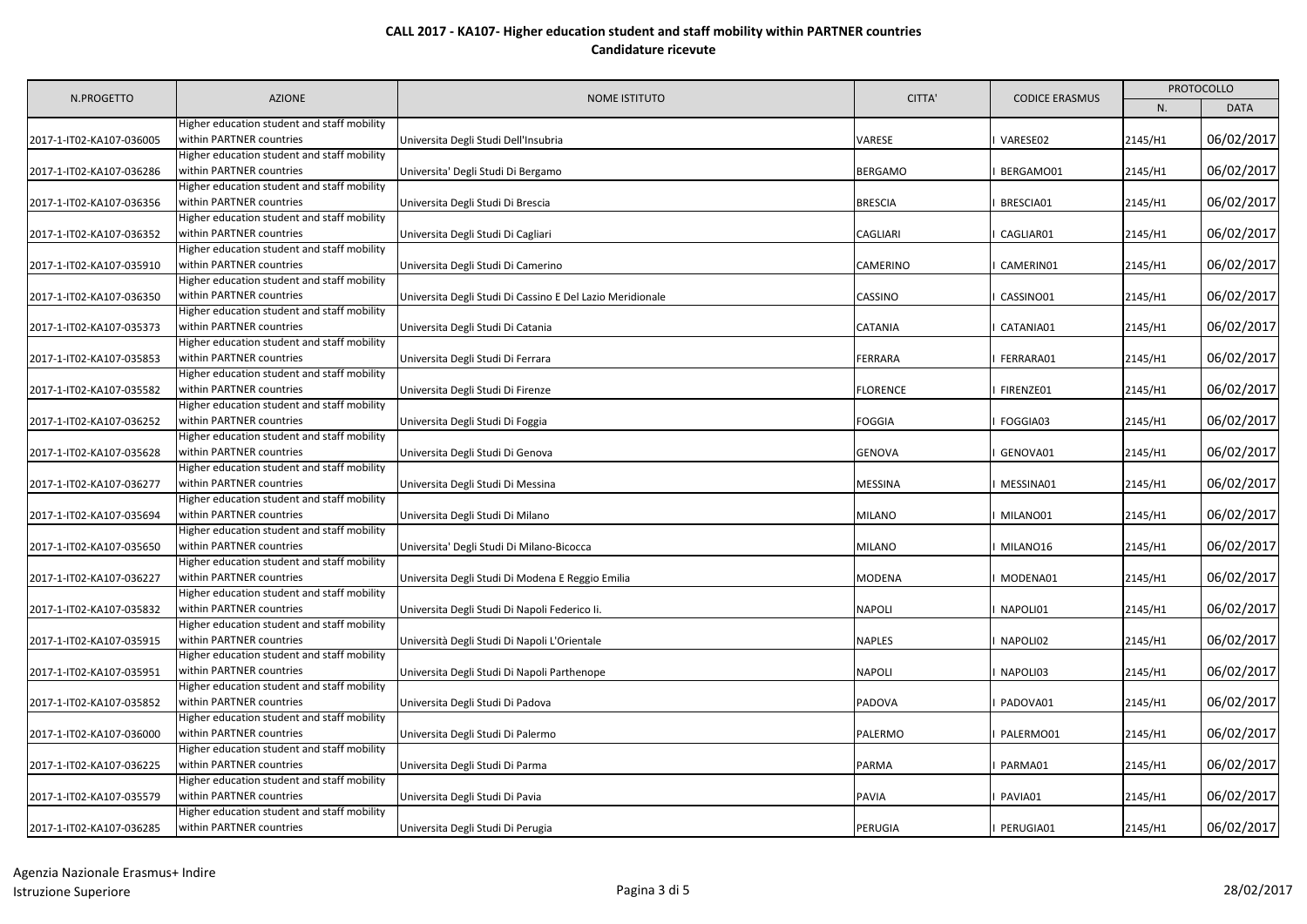|                                                      | <b>AZIONE</b>                                                                                                          | NOME ISTITUTO                                                | CITTA'                     | <b>CODICE ERASMUS</b> | <b>PROTOCOLLO</b>  |                          |
|------------------------------------------------------|------------------------------------------------------------------------------------------------------------------------|--------------------------------------------------------------|----------------------------|-----------------------|--------------------|--------------------------|
| N.PROGETTO                                           |                                                                                                                        |                                                              |                            |                       | N.                 | <b>DATA</b>              |
| 2017-1-IT02-KA107-036284                             | Higher education student and staff mobility<br>within PARTNER countries                                                | Universita Degli Studi Di Roma Foro Italico                  | <b>ROMA</b>                | ROMA05                | 2145/H1            | 06/02/2017               |
| 2017-1-IT02-KA107-036255                             | Higher education student and staff mobility<br>within PARTNER countries                                                | Universita Degli Studi Di Roma La Sapienza                   | ROMA                       | ROMA01                | 2145/H1            | 06/02/2017               |
| 2017-1-IT02-KA107-035941                             | Higher education student and staff mobility<br>within PARTNER countries                                                | Universita Degli Studi Di Roma Tor Vergata                   | <b>ROMA</b>                | ROMA02                | 2145/H1            | 06/02/2017               |
| 2017-1-IT02-KA107-036345                             | Higher education student and staff mobility<br>within PARTNER countries<br>Higher education student and staff mobility | Universita Degli Studi Di Salerno                            | <b>FISCIANO SA</b>         | SALERNO01             | 2145/H1            | 06/02/2017               |
| 2017-1-IT02-KA107-036001                             | within PARTNER countries<br>Higher education student and staff mobility                                                | Universita Degli Studi Di Sassari                            | SASSARI                    | SASSARI01             | 2145/H1            | 06/02/2017               |
| 2017-1-IT02-KA107-036259                             | within PARTNER countries<br>Higher education student and staff mobility                                                | Universita' Degli Studi Di Siena                             | <b>SIENA</b>               | SIENA01               | 2145/H1            | 06/02/2017               |
| 2017-1-IT02-KA107-035651                             | within PARTNER countries<br>Higher education student and staff mobility                                                | Universita Degli Studi Di Teramo                             | <b>TERAMO</b>              | TERAMO01              | 2145/H1            | 06/02/2017               |
| 2017-1-IT02-KA107-036256                             | within PARTNER countries<br>Higher education student and staff mobility                                                | Universita Degli Studi Di Torino                             | TORINO                     | TORINO01              | 2145/H1            | 06/02/2017               |
| 2017-1-IT02-KA107-035500                             | within PARTNER countries<br>Higher education student and staff mobility                                                | Universita Degli Studi Di Trento                             | <b>TRENTO</b>              | TRENTO01              | 2145/H1            | 06/02/2017               |
| 2017-1-IT02-KA107-035527                             | within PARTNER countries<br>Higher education student and staff mobility                                                | Universita Degli Studi Di Trieste                            | <b>TRIESTE</b>             | TRIESTE01             | 2145/H1            | 06/02/2017               |
| 2017-1-IT02-KA107-035588                             | within PARTNER countries<br>Higher education student and staff mobility                                                | Universita Degli Studi Di Udine                              | <b>UDINE</b>               | UDINE01               | 2145/H1            | 06/02/2017               |
| 2017-1-IT02-KA107-035352                             | within PARTNER countries<br>Higher education student and staff mobility                                                | Universita' Degli Studi Di Urbino Carlo Bo                   | <b>URBINO</b>              | URBINO01              | 2145/H1            | 06/02/2017               |
| 2017-1-IT02-KA107-035994                             | within PARTNER countries<br>Higher education student and staff mobility                                                | Universita Degli Studi Di Verona                             | <b>VERONA</b>              | VERONA01              | 2145/H1            | 06/02/2017               |
| 2017-1-IT02-KA107-035911                             | within PARTNER countries<br>Higher education student and staff mobility                                                | Universita Degli Studi Gabriele D'Annunzio Di Chieti-Pescara | <b>CHIETI</b>              | CHIETI01              | 2145/H1            | 06/02/2017               |
| 2017-1-IT02-KA107-036254                             | within PARTNER countries<br>Higher education student and staff mobility                                                | Università Degli Studi Internazionali Di Roma                | <b>ROMA</b>                | ROMA20                | 2145/H1            | 06/02/2017               |
| 2017-1-IT02-KA107-036283                             | within PARTNER countries<br>Higher education student and staff mobility                                                | Universita Degli Studi Mediterranea Di Reggio Calabria       | REGGIO CALABRIA            | REGGIO01              | 2145/H1            | 06/02/2017               |
| 2017-1-IT02-KA107-036282                             | within PARTNER countries<br>Higher education student and staff mobility<br>within PARTNER countries                    | Universita Degli Studi Niccolo Cusano Telematica Roma        | <b>ROMA</b><br><b>ROMA</b> | ROMA31<br>ROMA16      | 2145/H1            | 06/02/2017<br>06/02/2017 |
| 2017-1-IT02-KA107-035626<br>2017-1-IT02-KA107-036198 | Higher education student and staff mobility<br>within PARTNER countries                                                | Universita Degli Studi Roma Tre<br>Universita Del Salento    | <b>LECCE</b>               | LECCE01               | 2145/H1<br>2145/H1 | 06/02/2017               |
| 2017-1-IT02-KA107-036141                             | Higher education student and staff mobility<br>within PARTNER countries                                                | Universita Della Calabria                                    | ARCAVACATA DI RENDE        | COSENZA01             | 2145/H1            | 06/02/2017               |
| 2017-1-IT02-KA107-036224                             | Higher education student and staff mobility<br>within PARTNER countries                                                | Universita Di Pisa                                           | <b>PISA</b>                | PISA01                | 2145/H1            | 06/02/2017               |
| 2017-1-IT02-KA107-035760                             | Higher education student and staff mobility<br>within PARTNER countries                                                | Universita Iuav Di Venezia                                   | VENEZIA                    | VENEZIA02             | 2145/H1            | 06/02/2017               |
| 2017-1-IT02-KA107-035863                             | Higher education student and staff mobility<br>within PARTNER countries                                                | Universita Per Stranieri Di Siena                            | <b>SIENA</b>               | I SIENA02             | 2145/H1            | 06/02/2017               |